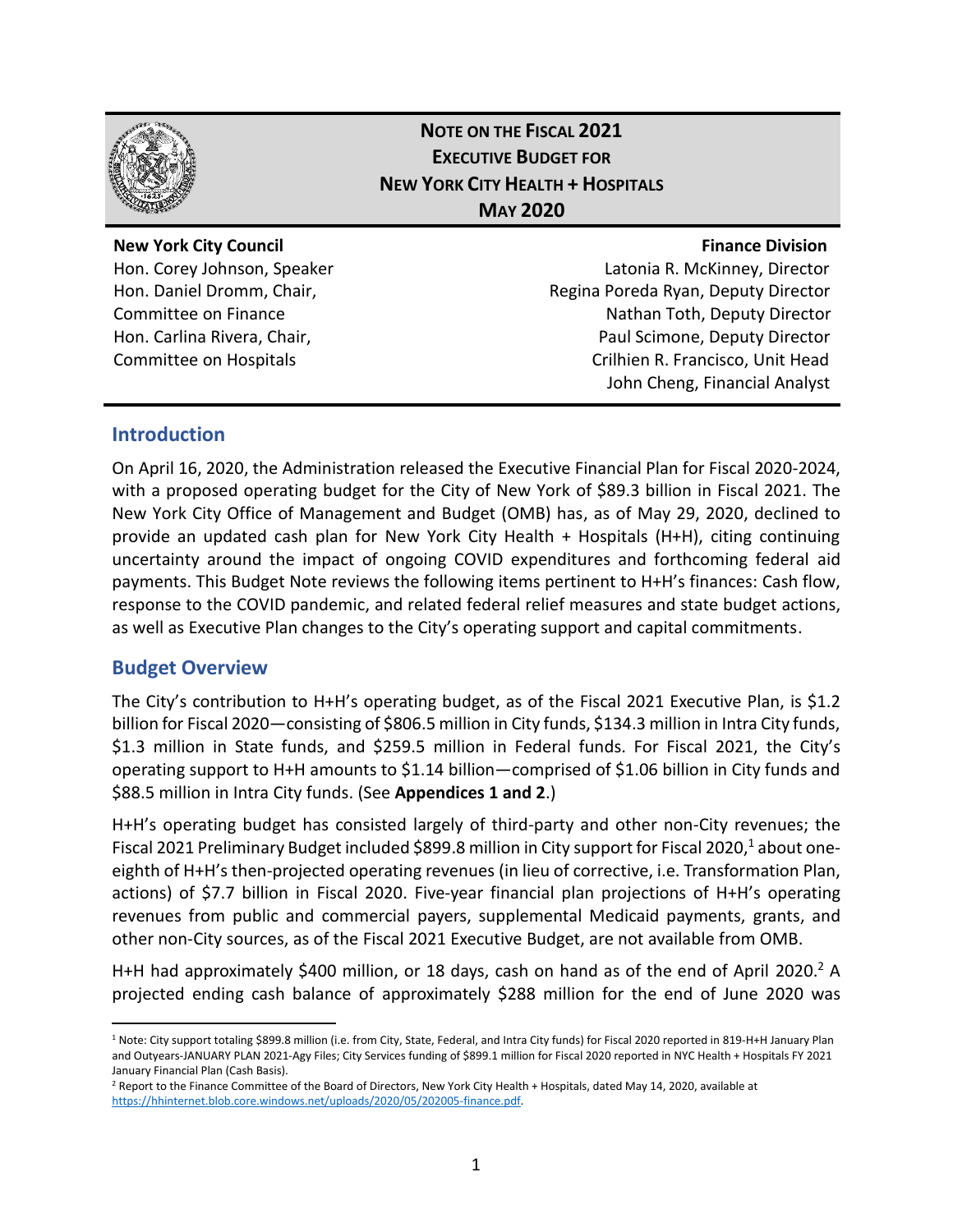reported during discussions between OMB and the Council's Finance Division in late April 2020;<sup>3</sup> the impact of recent and anticipated federal relief payments to H+H in relation to COVID, however, have yet to be fully accounted for. (See **Federal and State Budget Actions**.)

Actual COVID expenditures at H+H of approximately \$127 million for contracted clinical and support staff; \$36 million on infrastructure and equipment (e.g. surge capacity space, hotels, ventilators); \$41 million on Personal Protective Equipment (PPE); and \$9 million on testing were reported to the Finance Committee of the hospital system's Board of Directors on May 14, 2020.<sup>4</sup>

# **Executive Plan Changes**

The Fiscal 2021 Executive Budget reflects other adjustments totaling \$301.8 million since the Preliminary Plan (and \$393.2 million since Adoption) at H+H for Fiscal 2020—including \$246.2 million in FEMA funding related to COVID and \$31 million for collective bargaining at H+H and CHS. For Fiscal 2021, the Executive Plan introduces \$87.1 million in other adjustments, driven primarily by \$76.9 million in collective bargaining costs at H+H and CHS. (See **Appendix 1**.)

No new needs have been reported for H+H since the City's Fiscal 2020 Adopted Budget.



# **COVID-19 Response**

The City's public hospital system has been at the forefront of the response to COVID, providing acute care and telehealth services, operating community testing sites and isolation hotels, and per Mayor Bill de Blasio's announcement on May 8, 2020—conducting contact tracing. A total of 200,547 infections, 52,214 hospitalizations, and 16,848 confirmed deaths—with an additional 4,721 probable deaths—from COVID have been recorded throughout the five boroughs, according to City Health Department data as of May 31, 2020.<sup>5</sup>

H+H has discharged a total of 6,616 COVID patients as of May 31, 2020.<sup>6</sup> To address the surge in COVID patient volume, the hospital system expanded its intensive care unit (ICU) capacity from

<sup>4</sup> Higher figures for these categories were reported during a May 13, 2020, call between OMB and the Council's Finance Division, but not published in the May 14, 2020, presentation to the Finance Committee of the Board of Directors at H+H. It is not unlikely that these figures have changed by the time of the preparation of this Budget Note, given the speed at which COVID expenditures have grown.

<sup>5</sup> Cases, Hospitalizations and Deaths; COVID-19: Data; New York City Department of Health and Mental Hygiene (DOHMH), accessed May 31, 2020, available a[t https://www1.nyc.gov/site/doh/covid/covid-19-data.page.](https://www1.nyc.gov/site/doh/covid/covid-19-data.page) 

<sup>6</sup> NYC Health + Hospitals (@NYCHealthSystem), Twitter, posted June 1, 2020, available at [https://twitter.com/NYCHealthSystem/status/1267434976972324865/.](https://twitter.com/NYCHealthSystem/status/1267434976972324865/)

 $\overline{a}$ <sup>3</sup> Conversation between OMB and the New York City Council Finance Division, April 23, 2020.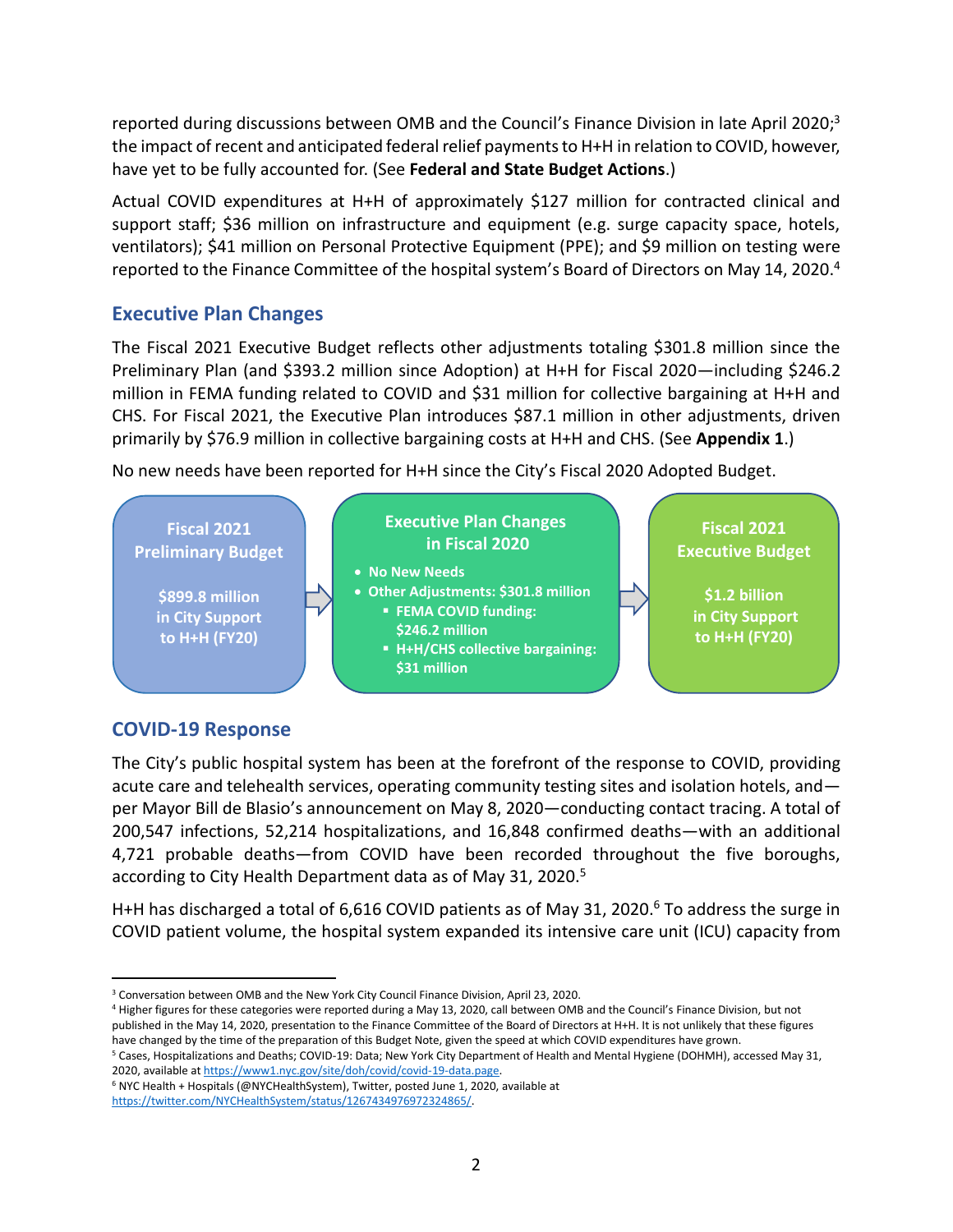320 to 1,500 beds, as well as added approximately 4,000 nurses; 500 doctors, physician assistants, and nurse practitioners; and several hundred other supplemental staff.<sup>7</sup> Additionally, H+H has increasingly relied on telehealth visits—reportedly totaling approximately 120,000, according to the health system's May 15, 2020, testimony before the New York City Council's Committee on Hospitals and Committee on Health—to prevent unnecessary hospital utilization.<sup>8</sup>

With the City and the State on an apparent post-peak trajectory, the Administration has transitioned its focus toward contact tracing. While H+H's operation of (and opening of new) community testing centers and its existing hotel isolation program have been cited as functions that contact tracing is intended to complement, the Administration's decision to house the Test and Trace Corps within H+H—rather than preserving DOHMH's established role in conducting contact tracing—has elicited concern from Council Members and health advocates. 9

# **Federal and State Budget Actions**

Federal provider relief funds and anticipated FEMA reimbursements are expected to cushion the impact of expenditures related to high COVID patient volume and associated loss of revenues from cancellations of elective procedures at H+H. The hospital system may be adversely affected by the expansive powers granted to Gov. Andrew Cuomo in the Enacted Budget for State Fiscal Year 2021, permitting broad spending cuts to address State shortfalls.

#### Federal Provider Relief and Other Major Actions<sup>10</sup>

#### *Payments from HHS Provider Relief Fund*

H+H has received \$117.7 million from the HHS provider relief fund's \$50 billion general allocation, $11$  and \$699 million from the \$12 billion COVID high-impact area allocation, as of May 14, 2020. Hospitals in New York State altogether garner approximately \$5 billion from the COVID high-impact area allocation, including an estimated \$3.3 billion for hospitals in New York City. (See **Appendix 3** for a breakdown of high-impact area allocation payments across each of H+H's hospitals.)<sup>12</sup> A total of \$72.4 billion has been allocated nationally from the \$175 billion provider relief fund (\$100 billion from the CARES Act, \$75 billion from the Paycheck Protection Program and Health Care Enhancement Act), as of May 14, 2020.<sup>13</sup>

 $\overline{a}$ <sup>7</sup> Report to the Board of Directors, New York City Health + Hospitals, dated April 30, 2020, available at [https://www.nychealthandhospitals.org/report-to-the-board-of-directors-apr-2020/.](https://www.nychealthandhospitals.org/report-to-the-board-of-directors-apr-2020/)

<sup>&</sup>lt;sup>8</sup> HEARING: NYC's Plan for COVID-19 Testing and Contact Tracing; Committee on Hospitals, jointly with the Committee on Health; New York City Council; May 15, 2020.

<sup>9</sup> *Ibid*.

<sup>&</sup>lt;sup>10</sup> The full impact of federal relief programs on H+H's finances, as of May 14, 2020, is yet to be determined—including, but not limited to, the HHS provider relief fund's allocation for COVID-related treatment of the uninsured, as well as the CARES Act's suspension of the Medicare sequester and stipulation of a Medicare DRG add-on payment of 20% for COVID patients. The New York City Independent Budget Office (IBO) estimates the latter two measures may yield \$22.5 million and at least \$13.9 million to H+H, respectively; OMB and H+H have declined to provide estimates, as of May 14, 2020.

<sup>11</sup> Report to the Finance Committee of the Board of Directors, New York City Health + Hospitals, dated May 14, 2020, available at [https://hhinternet.blob.core.windows.net/uploads/2020/05/202005-finance.pdf.](https://hhinternet.blob.core.windows.net/uploads/2020/05/202005-finance.pdf)

<sup>&</sup>lt;sup>12</sup> "Provider Relief Fund COVID-19 High-Impact Payments," Centers for Disease Control and Prevention, accessed May 19, 2020, available at [https://data.cdc.gov/Administrative/Provider-Relief-Fund-COVID-19-High-Impact-Payments/b58h-s9zx/data.](https://data.cdc.gov/Administrative/Provider-Relief-Fund-COVID-19-High-Impact-Payments/b58h-s9zx/data) 

<sup>&</sup>lt;sup>13</sup> Report to the Finance Committee of the Board of Directors, New York City Health + Hospitals, dated May 14, 2020, available at [https://hhinternet.blob.core.windows.net/uploads/2020/05/202005-finance.pdf.](https://hhinternet.blob.core.windows.net/uploads/2020/05/202005-finance.pdf)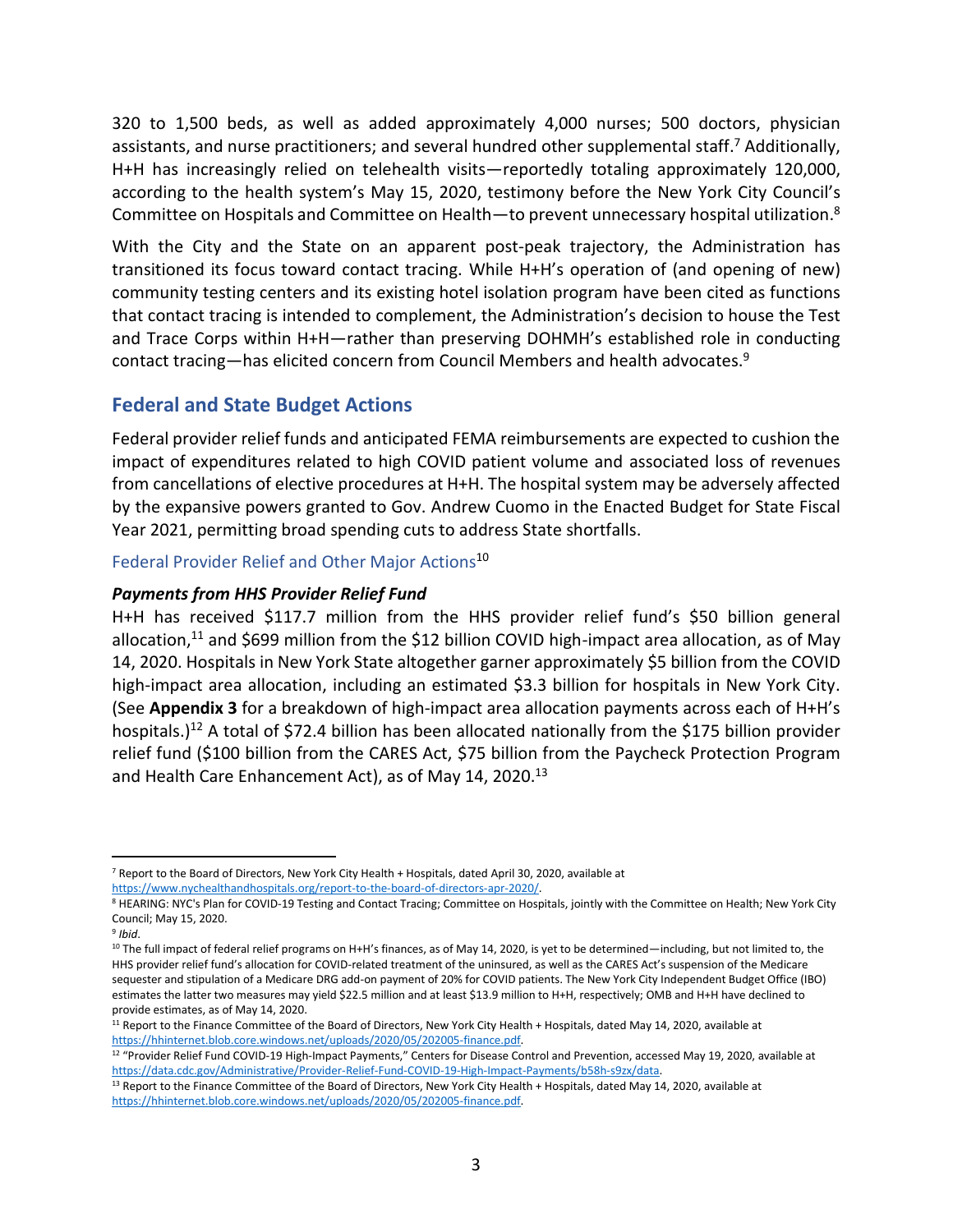The distribution methodology associated with the release of the first \$30 billion from the \$50 billion general allocation—2019 Medicare fee-for-service (FFS) revenues<sup>14</sup>—drew criticism from members of the New York Congressional delegation, hospital industry leaders, and advocates for disadvantaging safety-net providers and failing to account for the intensity of the COVID pandemic in New York.<sup>15</sup> HHS subsequently released a second-round tranche of \$20 billion from the general allocation to eligible providers, such that the \$50 billion general allocation altogether is meant to be distributed on the basis of 2018 gross receipts or program service revenues.<sup>16</sup> Nonetheless, the use of retrospective revenues as a distribution basis has raised equity concerns, and the fund's allocation to COVID high-impact areas reflects an effort to address those concerns.

#### *Delay of Medicaid Disproportionate Share Hospital (DSH) Cuts*

H+H projects a restoration of approximately \$237 million in Fiscal 2021 from the delay of federal Medicaid DSH cuts to December 1, 2020, pursuant to Section 3813 of the CARES Act.<sup>17</sup> These cuts were initially slated to take effect on May 23, 2020, with a previously estimated impact on H+H of \$580 million in Fiscal 2021.<sup>18</sup> The reductions, originally stipulated in the Affordable Care Act (ACA), have been postponed on several earlier occasions.<sup>19</sup>

#### FEMA Reimbursements

 $\overline{a}$ 

On March 27, 2020, H+H filed an initial \$650 million request to FEMA for reimbursement of COVID-related expenditures, encompassing staffing, infrastructure and equipment, PPE, and testing. H+H has since revised its estimate to \$1.1 billion—primarily attributable to staffing expenses—according to discussions from the May 14, 2020, meeting of the Finance Committee of the hospital system's Board of Directors. H+H received conceptual approval from FEMA for \$532 million, and reports that the system awaits State approval.<sup>20</sup>

President Donald Trump issued a Major Disaster Declaration (MDD) for New York State on March 20, 2020, in response to the COVID pandemic—facilitating FEMA Category  $B - E$  Emergency Protective Measures funding at a federal cost share of 75 percent.<sup>21</sup> As of May 11, 2020, President Trump has yet to authorize FEMA to increase the federal cost share to 100 percent—despite agreeing to do so during an April 21, 2020, meeting with Gov. Cuomo. $^{22}$ 

[https://cbcny.org/research/medicaid-supplemental-payments-0.](https://cbcny.org/research/medicaid-supplemental-payments-0)

<sup>&</sup>lt;sup>14</sup> "HHS to Begin Immediate Delivery of Initial \$30 Billion of CARES Act Provider Relief Funding," U.S. Department of Health and Human Services (HHS), dated April 10, 2020, available a[t https://www.hhs.gov/about/news/2020/04/10/hhs-to-begin-immediate-delivery-of-initial-30-billion](https://www.hhs.gov/about/news/2020/04/10/hhs-to-begin-immediate-delivery-of-initial-30-billion-of-cares-act-provider-relief-funding.html)[of-cares-act-provider-relief-funding.html.](https://www.hhs.gov/about/news/2020/04/10/hhs-to-begin-immediate-delivery-of-initial-30-billion-of-cares-act-provider-relief-funding.html) 

<sup>&</sup>lt;sup>15</sup> Letter from New York Congressional delegation to HHS Secretary Alex Azar and CMS Administrator Seema Verma, dated April 9, 2020, available a[t https://www.gnyha.org/wp-content/uploads/2020/04/2020.04.09-PHSSEF-Letter.pdf.](https://www.gnyha.org/wp-content/uploads/2020/04/2020.04.09-PHSSEF-Letter.pdf) 

<sup>&</sup>lt;sup>16</sup> "CARES Act Provider Relief Fund: Frequently Asked Questions," U.S. Department of Health and Human Services, modified May 29, 2020, available a[t https://www.hhs.gov/sites/default/files/provider-relief-fund-general-distribution-faqs.pdf.](https://www.hhs.gov/sites/default/files/provider-relief-fund-general-distribution-faqs.pdf) 

<sup>&</sup>lt;sup>17</sup> H.R. 748 - CARES Act, 116th Congress (2019-2020), signed into law on March 27, 2020, available a[t https://www.congress.gov/bill/116th](https://www.congress.gov/bill/116th-congress/house-bill/748/text)[congress/house-bill/748/text.](https://www.congress.gov/bill/116th-congress/house-bill/748/text)

<sup>18</sup> Conversation between OMB and Council Finance Division, May 13, 2020.

<sup>&</sup>lt;sup>19</sup> "Medicaid Supplemental Payments," Citizens Budget Commission, dated February 15, 2019, available at

<sup>20</sup> Report to the Finance Committee of the Board of Directors, New York City Health + Hospitals, dated May 14, 2020, available at [https://hhinternet.blob.core.windows.net/uploads/2020/05/202005-finance.pdf.](https://hhinternet.blob.core.windows.net/uploads/2020/05/202005-finance.pdf)

<sup>&</sup>lt;sup>21</sup> "President Donald J. Trump Approves Major Disaster Declaration for New York," Federal Emergency Management Agency (FEMA), dated March 20, 2020, available a[t https://www.fema.gov/news-release/2020/03/20/president-donald-j-trump-approves-major-disaster-declaration](https://www.fema.gov/news-release/2020/03/20/president-donald-j-trump-approves-major-disaster-declaration-new-york)[new-york.](https://www.fema.gov/news-release/2020/03/20/president-donald-j-trump-approves-major-disaster-declaration-new-york) 

 $22$  Letter from U.S. Rep. Carolyn B. Maloney (NY-12) to President Donald Trump, dated May 11, 2020, available at [https://oversight.house.gov/sites/democrats.oversight.house.gov/files/2020-05-](https://oversight.house.gov/sites/democrats.oversight.house.gov/files/2020-05-11.CBM%20to%20Trump%20re%20%20NY%20Cost%20Sharing%20Waiver%201250.pdf)

[<sup>11.</sup>CBM%20to%20Trump%20re%20%20NY%20Cost%20Sharing%20Waiver%201250.pdf.](https://oversight.house.gov/sites/democrats.oversight.house.gov/files/2020-05-11.CBM%20to%20Trump%20re%20%20NY%20Cost%20Sharing%20Waiver%201250.pdf)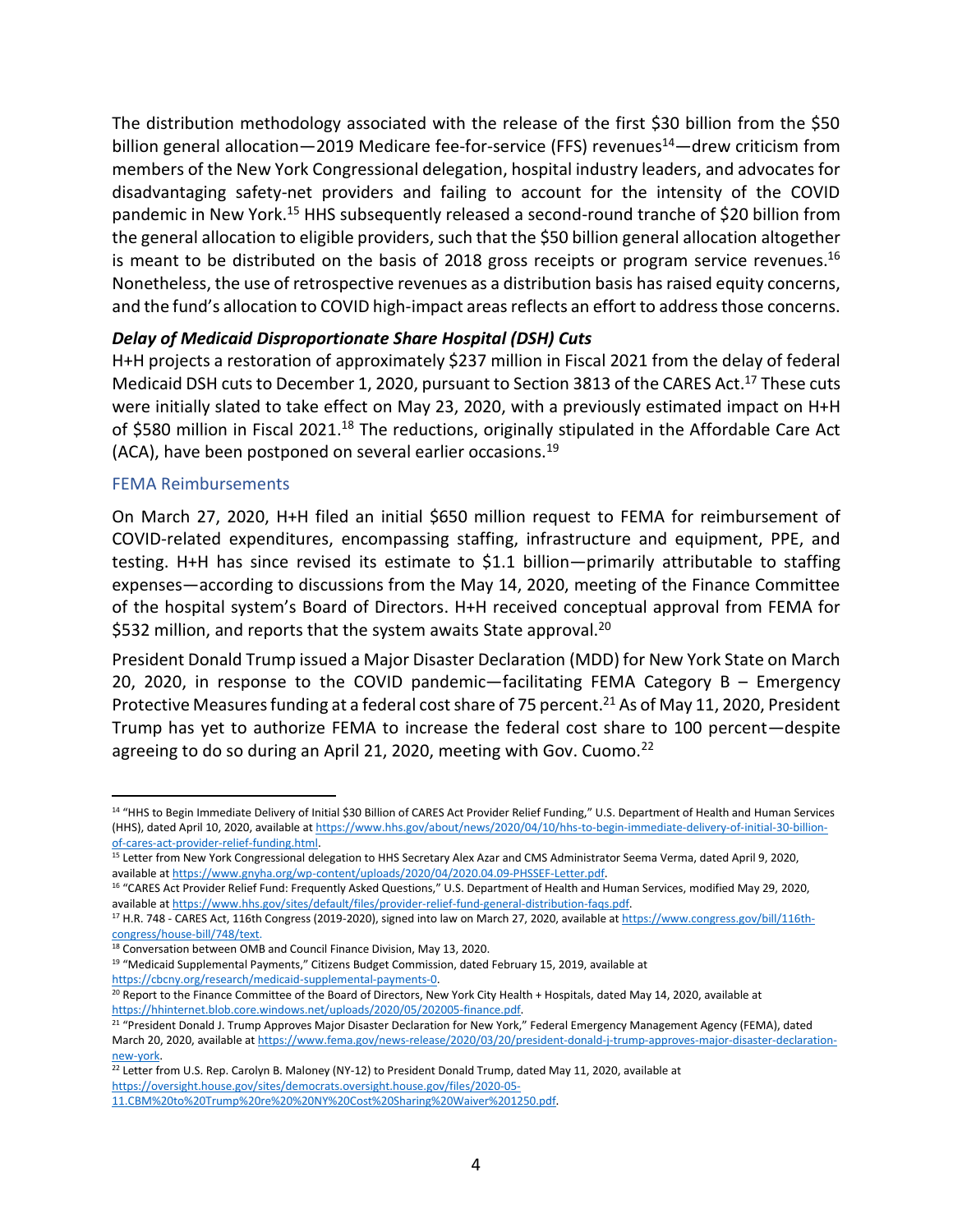#### SFY21 State Enacted Budget

The Enacted Budget for State Fiscal Year 2021 allows Gov. Cuomo to periodically implement spending cuts in the event of a budget imbalance. H+H has expressed concern over the possibility of a 20 percent funding reduction broadly applied to hospitals, schools, and localities<sup>23</sup> in light of the State's reported \$13.3 billion revenue shortfall.<sup>24</sup> Moreover, H+H expects to be negatively impacted by, *inter alia*, the Enacted Budget's increase in the State's across-the-board rate cut from 1 percent, effective in January, to 1.5 percent, and the elimination of the enhanced safetynet pool. The hospital system estimates yearly losses of more than \$100 million from the combination of various pre-budget and SFY21 Enacted Budget actions. It should be noted that H+H does support, and had advocated for, Upper Payment Limit (UPL) conversion (i.e. from lumpsum payment to rate increase) and the elimination of the "transition collar," which allowed financially well-off hospitals to collect Indigent Care Pool (ICP) funds.<sup>25</sup>

# **Capital Program**

 $\overline{a}$ 

#### Executive Capital Commitment Plan for Fiscal 2020-2024

H+H's Executive Capital Commitment Plan for Fiscal 2020-2024 includes \$2.56 billion in planned commitments in Fiscal 2020-2024 for H+H, a two percent increase—or \$50.4 million—since the Preliminary Commitment Plan. H+H's planned commitments are approximately three percent of the City's \$83.2 billion Executive Commitment Plan. (See **H+H FY20-FY24 Commitment Plan**.)



#### **H+H FY20-FY24 Commitment Plan**

Prelim **Exec** 

<sup>&</sup>lt;sup>23</sup> "New York Governor Andrew Cuomo says hospitals and schools face 20% cuts without coronavirus aid from D.C.," CBS News, dated April 20, 2020, available a[t https://www.cbsnews.com/news/andrew-cuomo-new-york-coronavirus-hospitals-schools-cuts-federal-aid/.](https://www.cbsnews.com/news/andrew-cuomo-new-york-coronavirus-hospitals-schools-cuts-federal-aid/) 

<sup>&</sup>lt;sup>24</sup> FY 2021 Enacted Budget Financial Plan, State of New York, available a[t https://www.budget.ny.gov/pubs/archive/fy21/enac/fy21-enacted](https://www.budget.ny.gov/pubs/archive/fy21/enac/fy21-enacted-fp.pdf)[fp.pdf.](https://www.budget.ny.gov/pubs/archive/fy21/enac/fy21-enacted-fp.pdf) 

<sup>&</sup>lt;sup>25</sup> Report to the Finance Committee of the Board of Directors, New York City Health + Hospitals, dated May 14, 2020, available at [https://hhinternet.blob.core.windows.net/uploads/2020/05/202005-finance.pdf.](https://hhinternet.blob.core.windows.net/uploads/2020/05/202005-finance.pdf)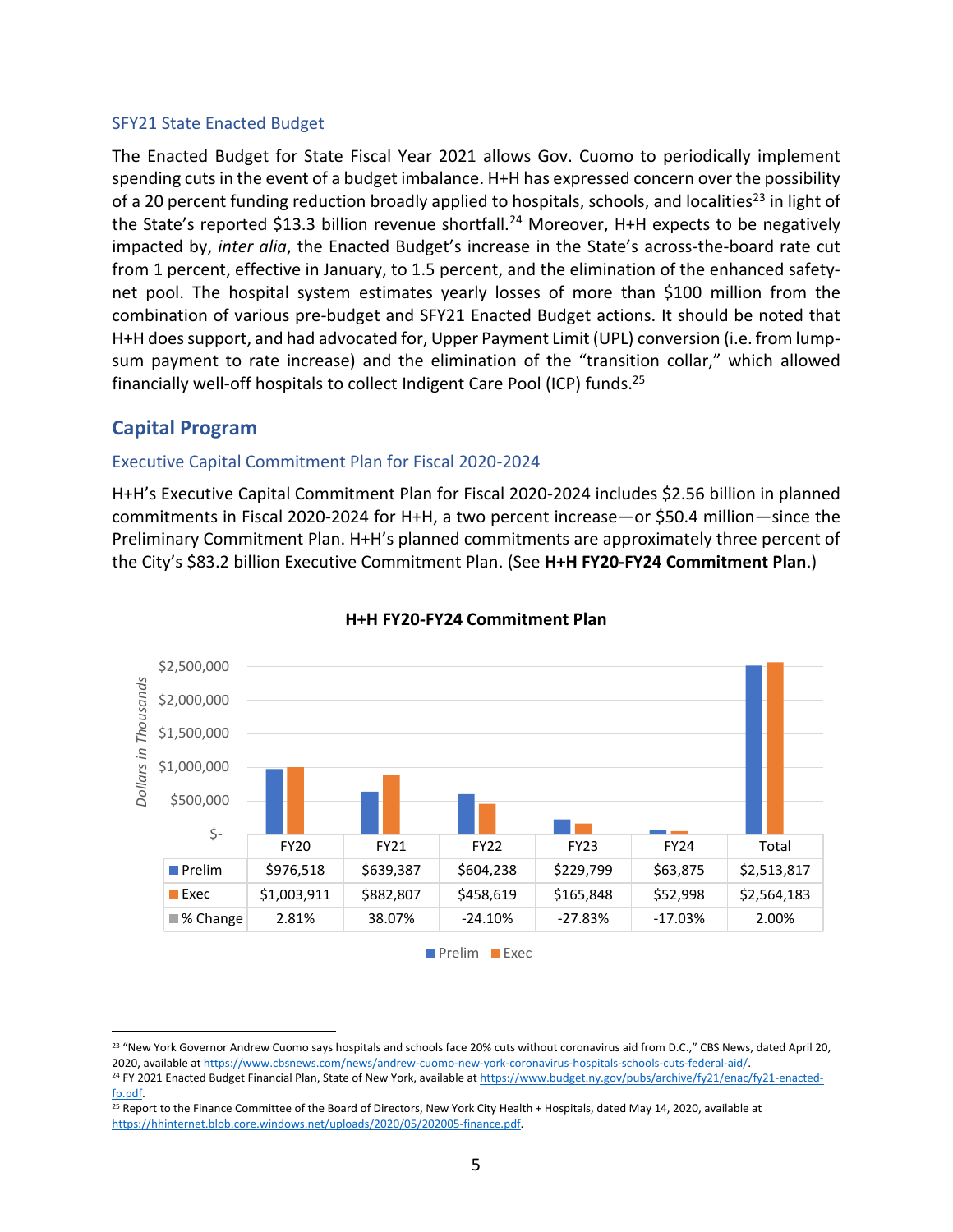#### Executive Capital Commitment Plan Highlights: Fiscal 2020-2024

The Executive Capital Commitment Plan for H+H denotes increases of \$27.4 million in Fiscal 2020 and \$243.4 million in Fiscal 2021, followed by an aggregate decline of \$220.4 million for the three successive plan years, relative to the Preliminary Capital Commitment Plan. Major changes to H+H's Capital Commitment Plan for Fiscal 2021 are detailed below.

- **Coney Island Hospital – Campus Design and Construction Management.** The Executive Capital Commitment Plan includes \$183.5 million in Fiscal 2021, an increase of \$112.5 million from the amount reflected in the Preliminary Commitment Plan (\$71 million).
- **Miscellaneous Construction Projects.** The Executive Capital Commitment Plan includes \$128.8 million in Fiscal 2021, an increase of \$48.8 million from the Preliminary Capital Commitment Plan (\$80 million).
- **Sandy Community Development Block Grant-Disaster Recovery (CDBG-DR) Match.** The Executive Capital Commitment Plan includes \$56.5 million in Fiscal 2021, an increase of \$33.5 million from the Preliminary Capital Commitment Plan (\$23 million).
- **Integrated Clinical Information System (ICIS) Program – EMR Upgrade.** The Executive Capital Commitment Plan includes \$25 million in Fiscal 2021, an increase of \$15 million from the Preliminary Capital Commitment Plan (\$10 million).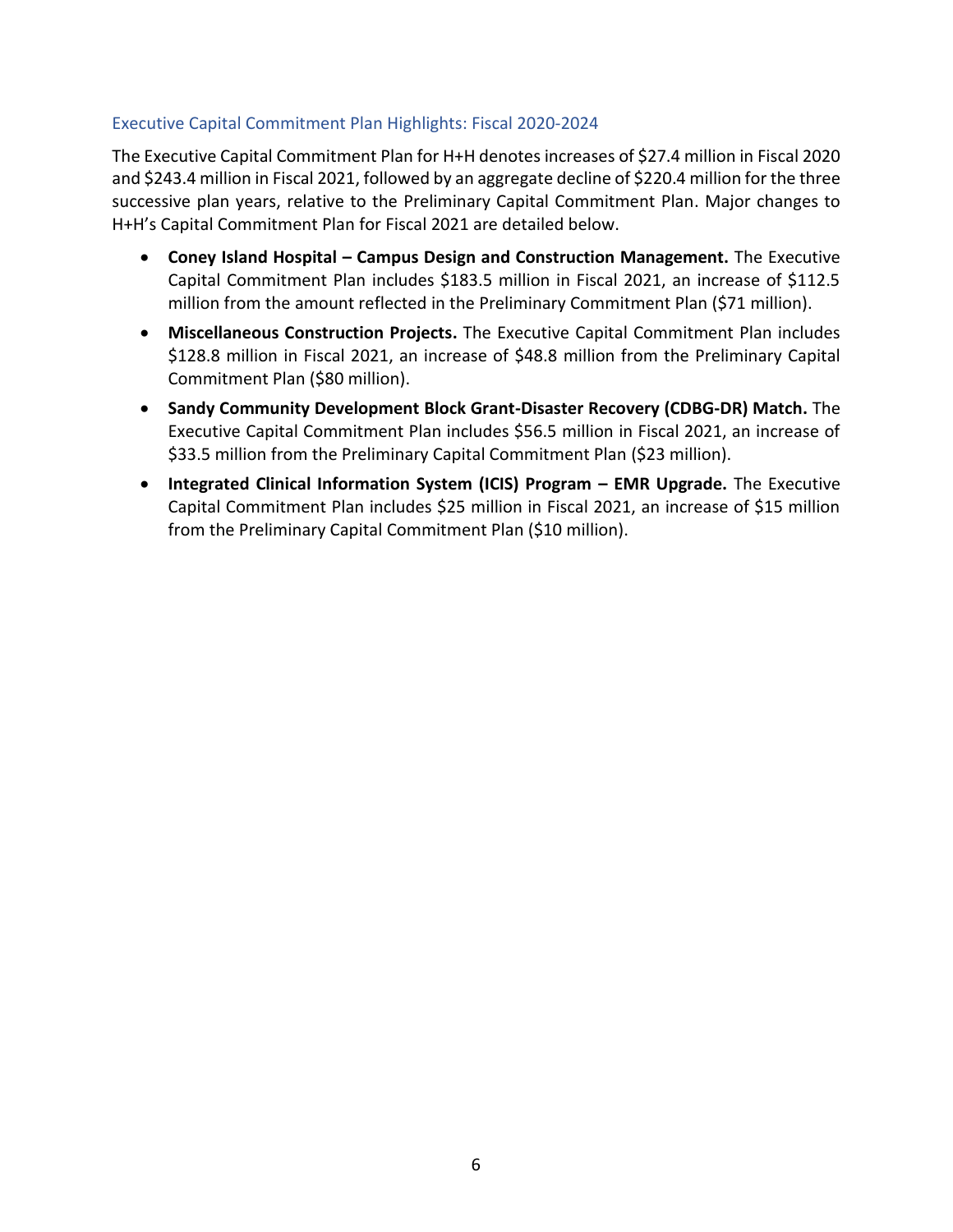# **Appendix 1: H+H – Fiscal 2021 Budget Actions since Fiscal 2020 Adoption**

|                                                     | FY 2020     |                 |              | FY 2021     |                 |              |
|-----------------------------------------------------|-------------|-----------------|--------------|-------------|-----------------|--------------|
| <b>Dollars in Thousands</b>                         | <b>CITY</b> | <b>NON-CITY</b> | <b>TOTAL</b> | <b>CITY</b> | <b>NON-CITY</b> | <b>TOTAL</b> |
| As of Adopted 2020 Budget                           |             |                 | \$808,405    |             |                 | \$1,050,743  |
| Total, Other Adjustments (Nov 2020 and Prelim 2021) | \$54,349    | \$37,094        | \$91,443     | \$8,513     | (\$1,642)       | \$6,871      |
| As of Prelim 2021 Budget                            |             |                 | \$899,848    |             |                 | \$1,057,614  |
| <b>Other Adjustments (Exec 2021)</b>                |             |                 |              |             |                 |              |
| <b>CHS Collective Bargaining</b>                    | \$1,424     | \$0             | \$1,424      | \$2,060     | \$0             | \$2,060      |
| Funding Adjustment (H+H and DOHMH)                  | 0           | $\Omega$        | 0            | (2, 495)    | 0               | (2, 495)     |
| H+H Collective Bargaining                           | 29,597      | 0               | 29,597       | 74,839      | 0               | 74,839       |
| H+H DOHMH Mental Hygiene Funding Adjustment Part 2  | 0           | 0               | 0            | 9,184       | 0               | 9,184        |
| <b>OEO Funding Adjustment</b>                       | 0           | 0               | 0            | 396         | 0               | 396          |
| FY20 2400 Bell                                      | $\Omega$    | 880             | 880          | 0           | 0               | 0            |
| FY20HHCMEDCONS                                      | 0           | 2,995           | 2,995        | 0           | 0               | $\Omega$     |
| H+H DOHMH Mental Hygiene Funding Adjustment Part 1  | 0           | 0               | 0            | 0           | (960)           | (960)        |
| H+H DOHMH Transfer                                  | 0           | 0               | 0            | 0           | 3,523           | 3,523        |
| IC W/ $H+H$                                         | 0           | $\mathbf 0$     | 0            | 0           | 0               | 0            |
| IC W/ $H+H$                                         | 0           | (95)            | (95)         | 0           | 0               | 0            |
| IC W/ H+H - AOT Physicians                          | $\Omega$    | 536             | 536          | 0           | 536             | 536          |
| IC W/ H+H - CME/CNE Joint Spon                      | 0           | $\mathbf{1}$    | 1            | 0           | 0               | 0            |
| IC W/ H+H - Hip Hop H.E.A.L.S                       | 0           | 300             | 300          | 0           | 0               | 0            |
| IC W/ H+H - Pharmaceuticals                         | $\mathbf 0$ | 76              | 76           | 0           | 0               | 0            |
| IC W/ H+H - Pharmaceuticals                         | $\Omega$    | 170             | 170          | 0           | 0               | 0            |
| IC W/ H+H - Pharmaceuticals                         | 0           | 103             | 103          | 0           | 0               | 0            |
| IC W/ H+H - SBHC                                    | 0           | 245             | 245          | 0           | 0               | 0            |
| IC W/ H+H - SBHC Bushwick HS                        | 0           | 341             | 341          | 0           | 0               | 0            |
| IC W/ H+H - Simulation Center                       | $\Omega$    | 170             | 170          | 0           | 0               | 0            |
| IC W/ H+H - Winston Temps                           | 0           | 28              | 28           | 0           | 0               | 0            |
| IC W/ H+H - Winston Temps                           | 0           | 306             | 306          | 0           | 0               | 0            |
| IC W/H+H - LIC Factory                              | 0           | 1,874           | 1,874        | 0           | 0               | 0            |
| IC W/H+H - Patient Navigators                       | 0           | 423             | 423          | 0           | 0               | 0            |
| IC W/H+H-AOT                                        | 0           | 233             | 233          | 0           | 0               | 0            |
| IC W/H+H-Pharmaceutical                             | 0           | 309             | 309          | 0           | 0               | 0            |
| IC W/H+H-Pharmaceuticals                            | 0           | 0               | 0            | 0           | 0               | 0            |
| IC WH+H - Pharmaceutical                            | $\mathbf 0$ | 286             | 286          | 0           | 0               | 0            |
| NARCAN (10/1/2019-12/31/2019)                       | 0           | 51              | 51           | 0           | 0               | 0            |
| NYCEM - HHC Intracity Mod                           | 0           | 15,000          | 15,000       | 0           | 0               | 0            |
| <b>Budget Code Adjustment</b>                       | $\Omega$    | 246,244         | 246,244      | 0           | 0               | 0            |
| <b>Budget Code Adjustment</b>                       | 0           | (246, 244)      | (246, 244)   | 0           | 0               | 0            |
| <b>FEMA - Contracting</b>                           | $\Omega$    | 246,244         | 246,244      | 0           | 0               | 0            |
| <b>FEMA Cat E Coney</b>                             | 0           | 260             | 260          | 0           | 0               | 0            |
| H+H FEMA DAC Agreement                              | $\Omega$    | 4,643           | 4,643        | 0           | 0               | 0            |
| HHFEMADAC202                                        | $\Omega$    | (4,643)         | (4,643)      | 0           | 0               | $\Omega$     |
| <b>Total, Other Adjustments (Exec 2021)</b>         | \$31,021    | \$270,737       | \$301,758    | \$83,984    | \$3,100         | \$87,084     |
| As of Exec 2021 Budget                              |             |                 | \$1,201,606  |             |                 | \$1,144,698  |